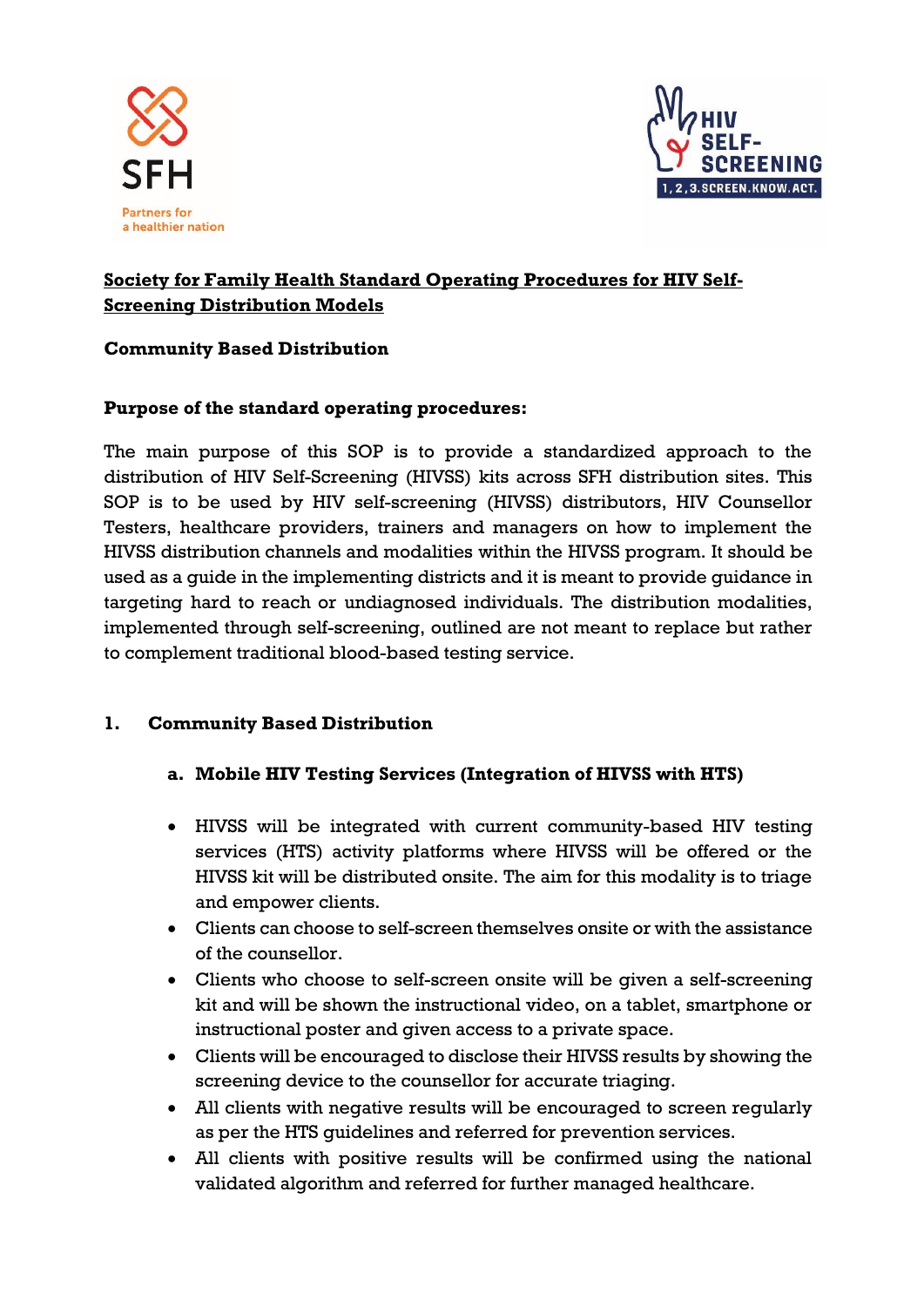- SFH will work closely with facilities, treatment and care implementing partners and referral coordinators in the areas of implementation to ensure successful linkage to managed healthcare.
- Basic information will be collected from the client using REDCap™ data capturing application system and will include: demographics and history of HIV testing.

#### **b. Index client case-identification, through HIVSS integration**

- HIVSS kits will be distributed to clients who test HIV positive (index) at the conventional testing point (door-to-door and mobile testing).
- The healthcare provider will administer a social harm questionnaire and index consent form to the index prior to issuance of the kit/s for his or her regular sexual partner/s.
	- $\circ$  Follow the flow chart as a quide on steps to follow (figure 1):

**Figure 1: HIVSS integration through index client recruitment**

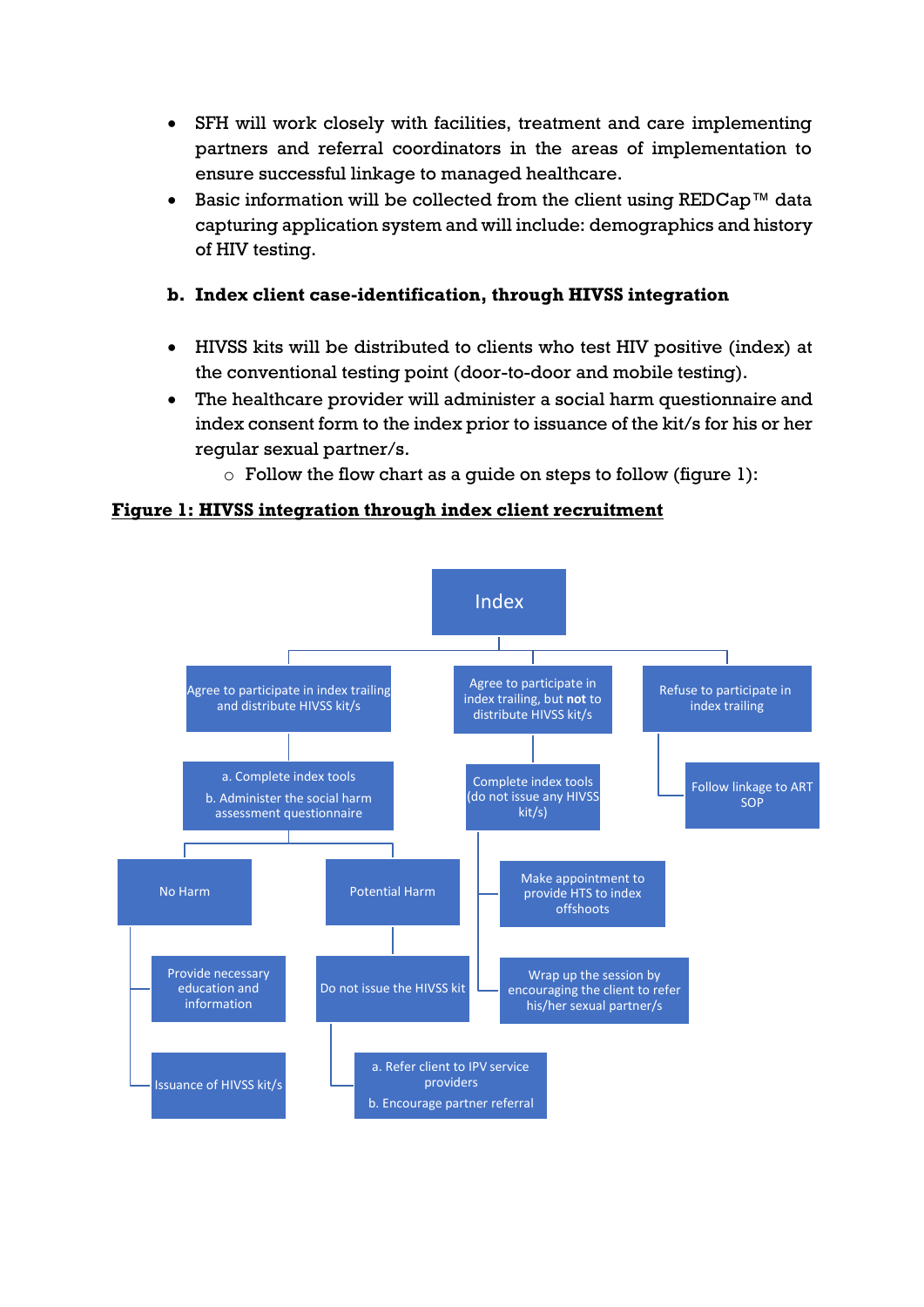



- In addition to the kit, HIVSS instructional information, education and communication (IEC) materials (a WhatsApp version of the video, if he/she has WhatsApp) will be shared.
- A referral card and information slip addressed to partner/s will be enclosed to provide details on the process to follow should the partner/s screen positive and do not want to be visited by the HTS provider.
- This will be recorded as secondary distribution (no more than two kits will be distributed at any given point). The index will be requested to provide a convenient date; time and place when the HTS provider will conduct a follow up visit both to confirm initiation of the index and ascertain whether the sexual partner/s who received an HIVSS kit require confirmatory services.
- In addition, this integration will not substitute the traditional blood-based HTC algorithm, however may provide a screening option that may increase yield, efficiency and accelerate case identification among hard to reach or undiagnosed individuals.

# **c. Community distribution through door to door, taxi ranks, bus shelters/stops, train stations, hotspots**

- SFH will appoint local trained counsellors as distributors who will be responsible for the distribution of self-screening kits and data collation in areas of implementation using different models (outlined in this SOP).
- Clients will be given self-screening kits, shown the instructional video, on a tablet, smartphone or instructional poster.
- In addition, they will be given detailed instructions, IEC material and a referral card on how to seek post-screening support services, including confirmatory testing if needed**.** *Only clients who screen positive using the self-screening kit, will be encouraged to seek confirmatory services.*
- Distribution of self-screening kits will be restricted to the target population; therefore, all eligible clients should provide verifiable demographic information and should be available for follow-up, the data will be collected using REDCap™.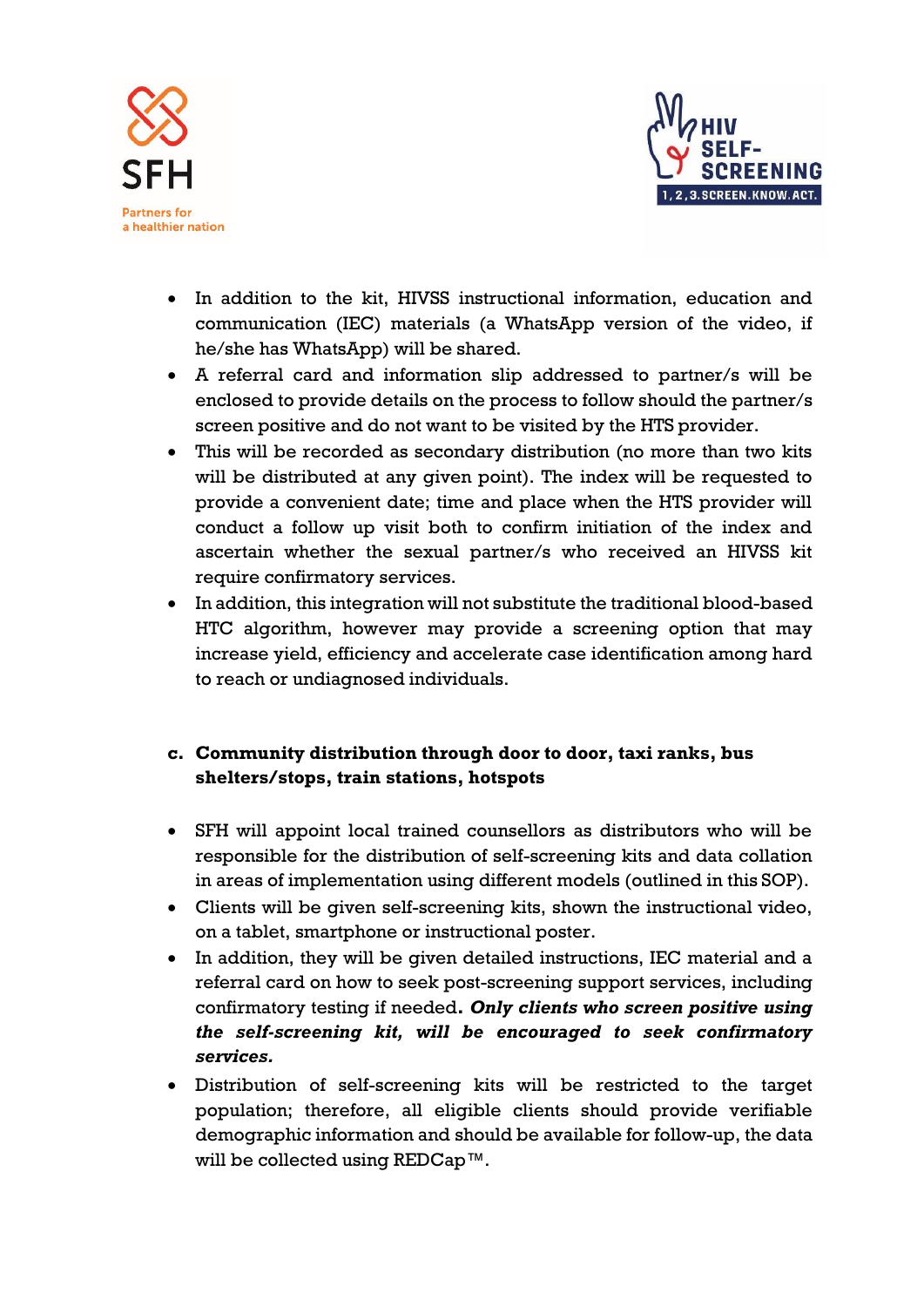- At the time of collecting the self-screening kit, clients will be asked to think about the date and time they are likely to self-screen for ease of follow up by the distributors.
- SFH will work closely with facilities in the areas of implementation, the ward-based outreach teams, and community care givers to assist with active follow up on self-screening results and further managed healthcare.
- Clients who self-screen unsupervised, will be called within two weeks after collecting the self-screening kit to assess use of the kit and will be encouraged to seek confirmatory services if screening result was positive. This telephonic follow-up will be implemented for the first six months of implementation and then reviewed.
- Clients will also be asked to report if they visited a health facility after taking the HIVSS for services outlined above.

# **d. Voluntary Medical Male Circumcision (VMMC) distribution**

- HIVSS distribution will be offered at VMMC facilities and VMMC GP networks.
- Clients will be offered the choice of blood-based HTC or HIVSS.
- Clients who choose to self-screen onsite will be given a self-screening kit and will be shown the instructional video, on a tablet, smartphone or instructional poster and given access to a private space.
- Clients will be encouraged to screen onsite to fast track the provision of VMMC services.
- Clients will be encouraged to disclose their HIVSS results by showing the screening device to the counsellor.
- Clients who screened negative will then proceed with provision of VMMC services.
- Clients will be told that should the self-screening result be positive, confirmatory with the national validated algorithm will be available on the same day and they will be referred for further managed healthcare.
- SFH will work closely with facilities, treatment and care implementing partners and referral coordinators in the areas of implementation to ensure successful linkage to care.
- Basic information will be collected from the client using REDCap™ data capturing application system and will include demographics andhistory of HIV testing.